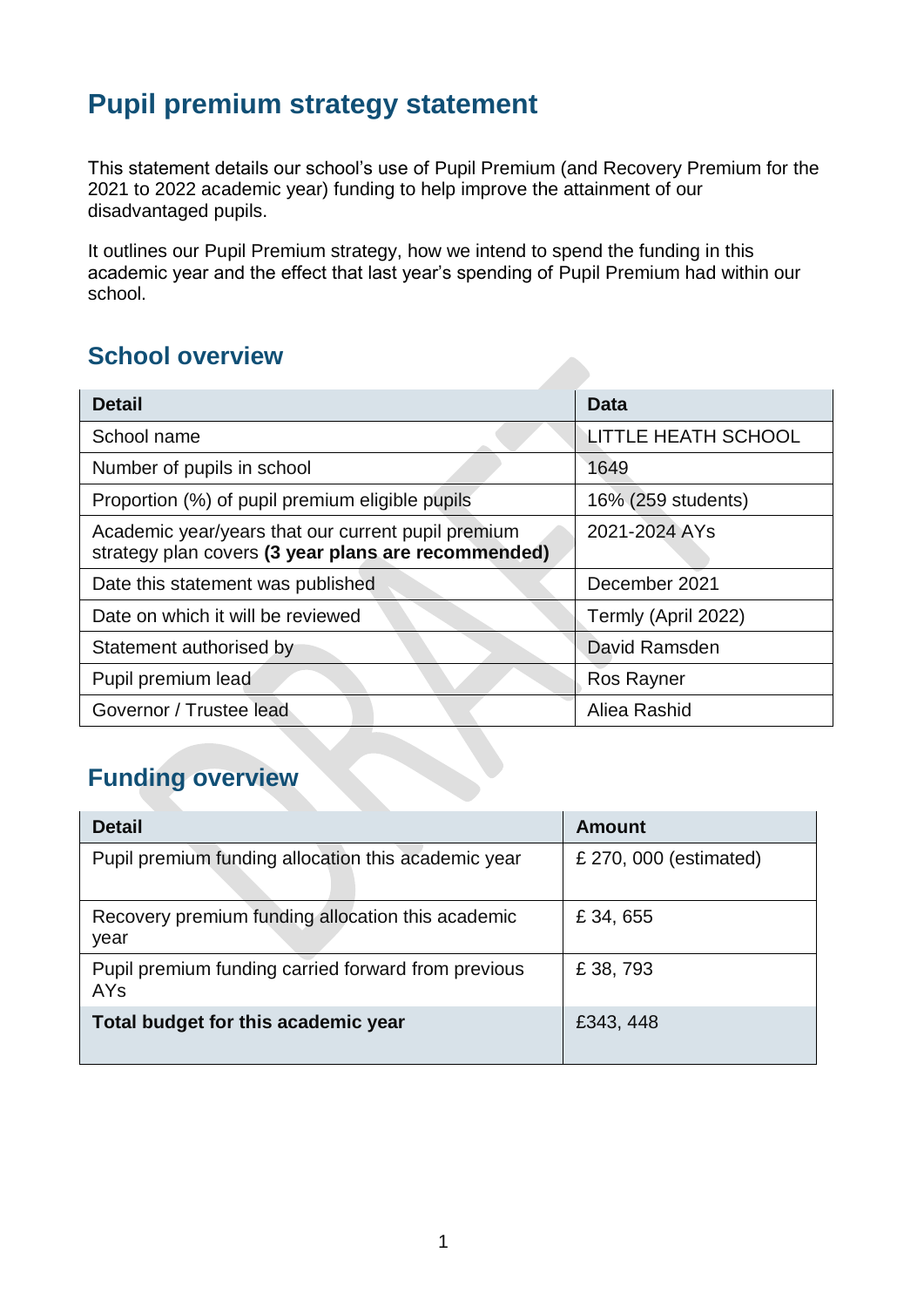# **Part A: Pupil premium strategy plan**

## **Statement of intent**

Our ultimate objective for our disadvantaged (DA) pupils is to ensure that they are given the opportunity to achieve in line with other pupils at the school, to the highest potential that they possess. We are committed to delivering this through our ambitious 11-18 curriculum, such that each student is giving the chance to reach that potential, and to develop the skills, knowledge and understanding required to achieve success in their future educational or career pathway.

The focus of our strategy is to support disadvantaged students to achieve that goal, including progress for high attaining disadvantaged students. Our aim is to support students to overcome any challenges that they may face in their education.

Our Pupil Premium Strategy is directly connected to our wider whole school plans for educational recovery following the Covid-19 pandemic. Specific activities, such as use of the National Tutoring Programme and Summer School activity, are designed to have a positive impact on all students, including disadvantaged students.

High quality teaching is vital. Our broad, balanced and innovative curriculum is at the heart of our work – it provides an ideal opportunity for all learners, including disadvantaged students, to make excellent progress. Our approach to identifying specific need for individual (and groups of) students will be based on robust diagnostic assessment, rather than assumptions about the impact of disadvantage. We will review these needs regularly for each cohort, being mindful of the fact that successful strategies for one year group may not be relevant or effective for future cohorts.

The key underlying principles of our strategic plan that relate to disadvantaged students (as found summarised in the School Improvement Plan) are as follows:

- a determination to ensure that no child shall suffer a limit to their ambition and achievement;
- an absolute focus on the importance of social mobility as a liberating force within society;
- a commitment to adapting the delivery of the curriculum, and teaching strategies within the classroom, in order to remove barriers to learning and to ensure that all children can achieve in line with or above expectations, regardless of background;
- a fundamental belief that children develop, grow and learn at their own individual pace and trajectory, so that a growth mindset philosophy is central to the success of any individual child.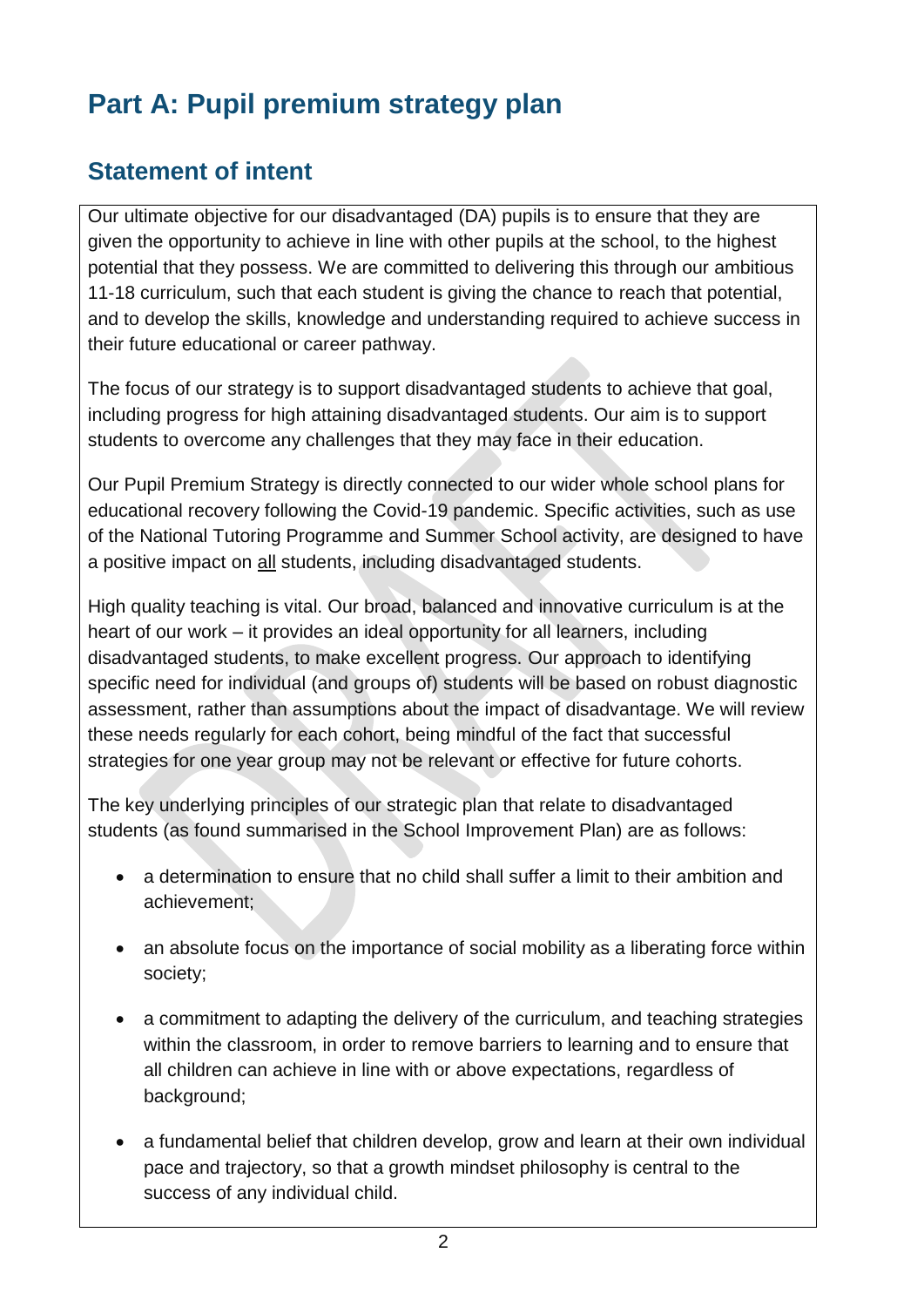## **Challenges**

This details the key challenges to achievement that we have identified among our disadvantaged pupils.

| <b>Challenge</b><br>number | Detail of challenge                                                                                      |
|----------------------------|----------------------------------------------------------------------------------------------------------|
|                            | Poor functional literacy skills, particularly reading and writing (spelling,<br>punctuation and grammar) |
| 2                          | Low levels of attendance for some disadvantaged students                                                 |
|                            | Low levels of engagement with learning for some students, including lack of<br>robust revision skills    |
|                            | Lower achievement by disadvantaged students in GCSE English (and other<br>identified subjects)           |

### **Intended outcomes**

This explains the outcomes we are aiming for **by the end of our current strategy plan**, and how we will measure whether they have been achieved.

| Intended outcome                                                                                                                                                  | <b>Success criteria</b>                                                                                                                                                                                                                                                                                                                 |
|-------------------------------------------------------------------------------------------------------------------------------------------------------------------|-----------------------------------------------------------------------------------------------------------------------------------------------------------------------------------------------------------------------------------------------------------------------------------------------------------------------------------------|
| Improve functional literacy<br>skills for disadvantaged<br>students                                                                                               | Sustained improvement in literacy skills as demonstrated by:<br>Increase in RA and SA scores for DA students<br>Evaluation scores from Lexonik programme, including<br>targeted programmes<br>Improved reading scores through Accelerated Reading<br>Improved GCSE English scores for DA students                                       |
| Improve levels of attendance<br>for all students, including<br>disadvantaged students and<br>those affected most directly by<br>attendance during the<br>pandemic | Sustained high attendance as demonstrated by:<br>Overall attendance rate for all pupils, to be at least 93%;<br>Attendance gap between DA students and their non-DA<br>peers to be no more than 2%;<br>% of students classed as having Persistent Absence to<br>be a maximum of 18% for all students, and 26% for DA<br><b>students</b> |
| Improve levels of engagement<br>with learning and behaviour<br>for targeted students                                                                              | Sustained improvements in engagement with learning and<br>behaviour as demonstrated by:<br>Improved EwL scores for DA students at key recording<br>points<br>Improved EwL scores for DA students in subject lessons,<br>including those on report or supported by PSPs                                                                  |
| Improve achievement for<br>disadvantaged students<br>across the curriculum at the<br>end of KS4, especially in<br><b>GCSE English</b>                             | Sustained improvement in GCSE attainment and progress for<br>DA students, as demonstrated by:<br>DA P8 Gap in GCSE English is no more than 0.2<br>$\bullet$<br>See KS4 outcome measures.                                                                                                                                                |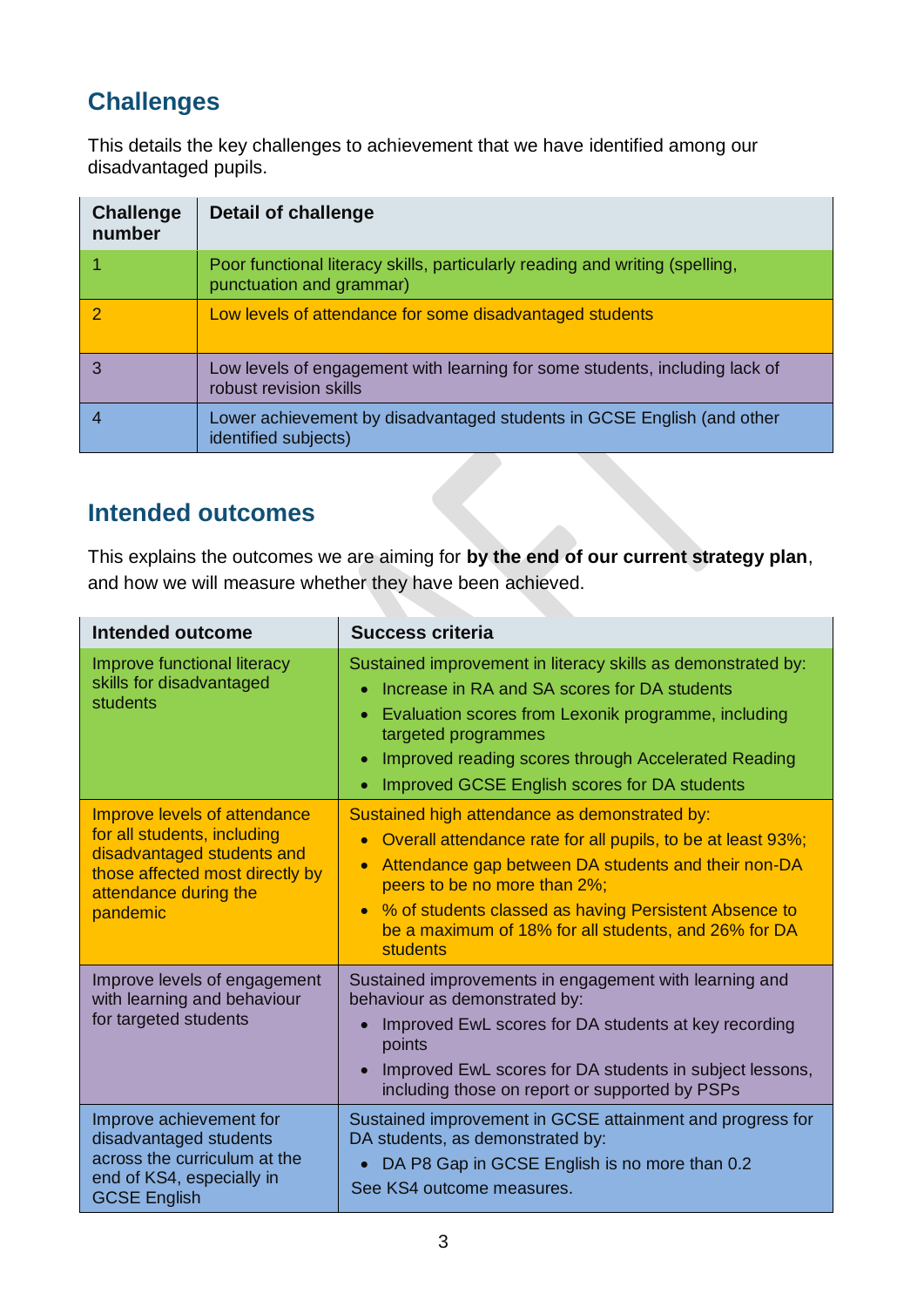## **Activity in this academic year**

This details how we intend to spend our pupil premium (and recovery premium funding) **this academic year** to address the challenges listed above.

#### **Teaching (for example, CPD, recruitment and retention)**

Budgeted cost: £97, 516

| <b>Activity</b>                                                                                                                                  | Evidence that supports this approach                                                                                                                                                                                                                          | <b>Challenge</b><br>number(s)<br>addressed |
|--------------------------------------------------------------------------------------------------------------------------------------------------|---------------------------------------------------------------------------------------------------------------------------------------------------------------------------------------------------------------------------------------------------------------|--------------------------------------------|
| Targeted teaching for<br>students below NS at KS2 in<br>English (cost £6000)                                                                     | Evidence from OFSTED subject reports of<br>the importance of functional literacy skill<br>development for all students (Moving<br>English forward (publishing.service.gov.uk)                                                                                 | 1, 4                                       |
| Dedicated lessons for<br><b>Accelerated Reader for DA</b><br>Year 7-10 students (cost:<br>£22100, includes annual cost<br>of AR package overall) | Linked to DEAR time as a package at LHS<br>$\bullet$<br>National evidence of impact of developing<br>$\bullet$<br>students ability to read more complex texts<br>(Recommendation 3 - <i>Improving Literacy in</i><br><b>Secondary Schools   EEF)</b>          | 1, 4                                       |
| Targeted teaching for<br>students below NS at KS2 in<br>Mathematics (cost £6000)                                                                 | The DfE non-statutory KS3 guidance has<br>been produced in conjunction with the<br>National Centre for Excellence in the<br>Teaching of Mathematics, drawing on<br>evidence-based approaches (Teaching<br>mathematics at key stage 3 - gov.uk)                | 4                                          |
| Additional teaching support<br>in Year 8 Maths lessons<br>(cost £2800)                                                                           | Evidence of impact of a range of<br>$\bullet$<br>interventions on KS3 Mathematics skill<br>development (Recommendation 7 -<br>structured interventions - <i>Improving</i><br>Mathematics in Key Stages 2 and 3   EEF<br>(educationendowmentfoundation.org.uk) | 3, 4                                       |
| One to one support for DA<br>students in practical<br>subjects, through targeted<br>work of TSAs (cost £5616)                                    | Evidence from ongoing in-school monitoring,<br>$\bullet$<br>for example impact on students in practical<br>subjects of regular support with resources,<br>materials etc. (see previous RAG coded<br>evaluation documents)                                     | 3, 4                                       |
| Planned, costed<br>departmental interventions<br>(cost £9000)                                                                                    | Evidence of importance of first quality<br>teaching within subject areas, as shown in<br>EEF Pupil Premium Guide (EEF-Guide-to-<br>the-Pupil-Premium-Autumn-2021.pdf<br>(d2tic4wvo1iusb.cloudfront.net)                                                       | 3, 4                                       |
| Salary and resource costs<br>for DA students Progress<br>Leader, to allow targeted<br>interventions (cost £25, 000)                              | Broad evidence base for impact of 1 to 1<br>tuition on DA students (One to one tuition  <br><u>EEF)</u>                                                                                                                                                       |                                            |
| Professional development<br>work in Teaching and<br>Learning Strategy (including                                                                 | Evidence of importance of first quality<br>$\bullet$<br>teaching within subject areas, as shown in<br>EEF Pupil Premium Guide ( <i>EEF-Guide-to-</i>                                                                                                          |                                            |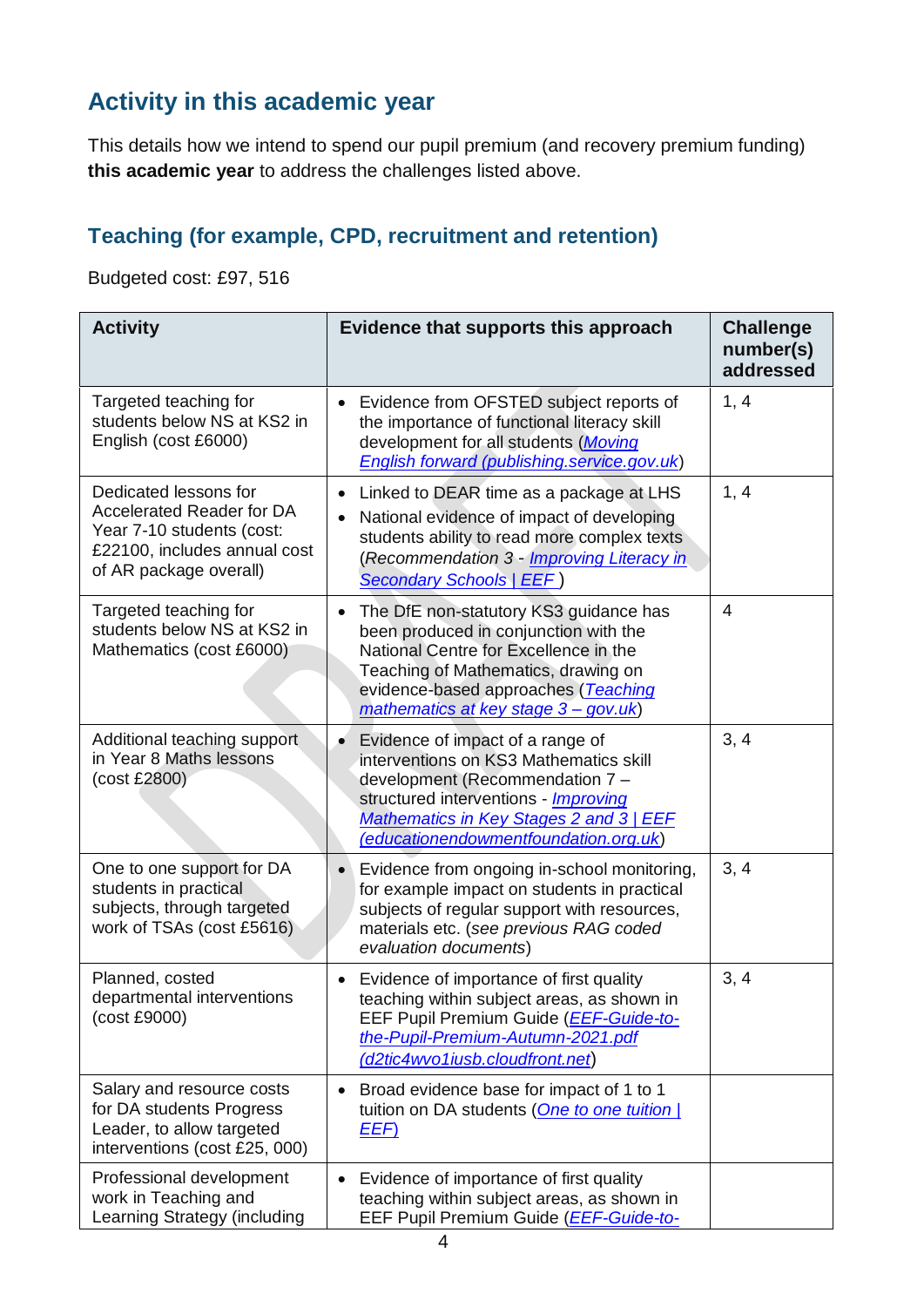Budgeted cost: £74, 151

| <b>Activity</b>                                                                                                     | Evidence that supports this approach                                                                                                                                                                                                                                                                                                                                                                                                                                  | <b>Challenge</b><br>number(s)<br>addressed |
|---------------------------------------------------------------------------------------------------------------------|-----------------------------------------------------------------------------------------------------------------------------------------------------------------------------------------------------------------------------------------------------------------------------------------------------------------------------------------------------------------------------------------------------------------------------------------------------------------------|--------------------------------------------|
| Intense literacy intervention<br>programme for Year 7-8<br>students disapplied from<br>MFL (cost £10000)            | Acquiring disciplinary literacy is key for<br>students to learn, new complex subjects<br>across the curriculum. (Improving Literacy in<br><b>Secondary Schools   EEF</b><br>(educationendowmentfoundation.org.uk))<br>Our own diagnostic assessment has<br>identified functional literacy skill as the area<br>of the curriculum most adversely affected by<br>school closure over the last 2 years (School<br>Council minutes, book looks, classroom<br>observation) | 1                                          |
| Booster reading programme<br>(cost £3000)                                                                           | Clear national evidence of impact of targeted<br>literacy intervention for DA students<br>(Recommendation 7 - Improving Literacy in<br><b>Secondary Schools   EEF)</b>                                                                                                                                                                                                                                                                                                | 1                                          |
| Targeted small group and<br>one to one literacy<br>intervention (cost £9000)                                        | Clear national evidence of impact of targeted<br>$\bullet$<br>literacy intervention for DA students<br>(Recommendation 7 - Improving Literacy in<br><b>Secondary Schools   EEF)</b>                                                                                                                                                                                                                                                                                   | 1                                          |
| Specific support for DA Year<br>7-11 students through Drop<br><b>Everything and Read</b><br>provision (Cost £19000) | Evidence of impact of DEAR time for all<br>students, based on our own internal<br>evaluations, including impact on<br>engagement with learning<br>National evidence of impact of developing<br>$\bullet$<br>students ability to read more complex texts<br>(Recommendation 3 - Improving Literacy in<br>Secondary Schools   EEF)                                                                                                                                      | 1                                          |
| <b>Investment in Lexonik</b><br>phonics development<br>programme, including<br>Lexonik Leap (cost £10700)           | Lexonik evaluations of impact in other<br>schools show how phonics development can<br>have a positive impact on student progress<br>(Lexonik initial presentation evaluative data)<br>Clear evidence of impact of targeted<br>$\bullet$<br>vocabulary instruction (Improving Literacy in<br><b>Secondary Schools   EEF)</b>                                                                                                                                           | 1, 4                                       |
| Booster Maths programme<br>for students who are not at<br><b>NS (cost £935)</b>                                     | Evidence of impact of Mathematics<br>curriculum strategy (NCETM Mathematics<br>guidance: key stage 3<br>(publishing.service.gov.uk)                                                                                                                                                                                                                                                                                                                                   | 4                                          |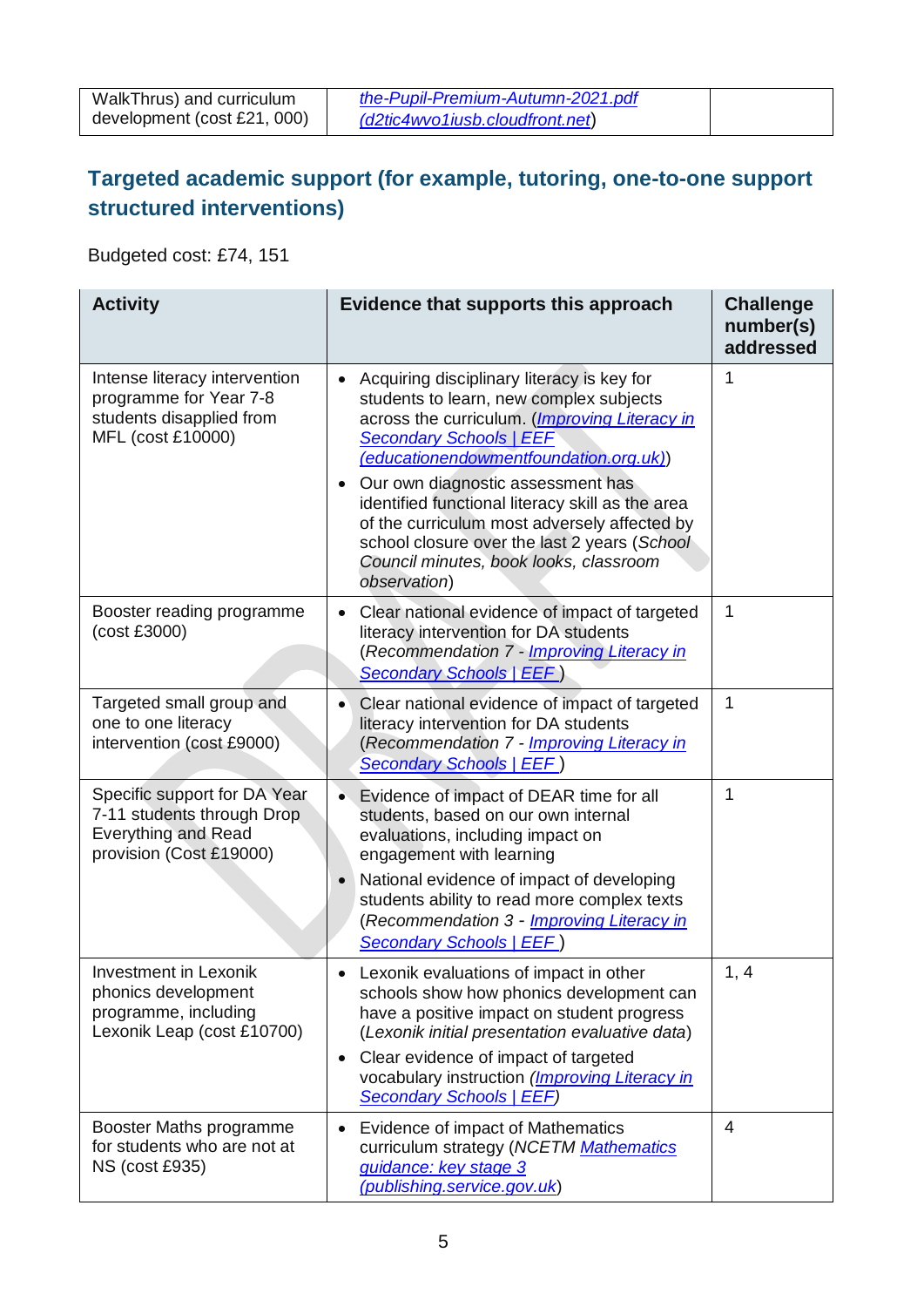| Use of Ma specialist TA for<br>additional targeted group<br>(cost £2800)                                 | Evidence of the importance of avoiding the<br>$\bullet$<br>large dip in mathematical attainment upon<br>transition to secondary school<br>(Recommendation 8 - successful transition;<br><b>Improving Mathematics in Key Stages 2 and</b><br>3 EEF)                                               | 4       |
|----------------------------------------------------------------------------------------------------------|--------------------------------------------------------------------------------------------------------------------------------------------------------------------------------------------------------------------------------------------------------------------------------------------------|---------|
| <b>Curriculum Pathways</b><br>package - literacy (cost<br>£1398)                                         | Clear evidence of impact of targeted literacy<br>$\bullet$<br>support (Improving Literacy in Secondary<br><b>Schools   EEF)</b>                                                                                                                                                                  | 1, 3, 4 |
| <b>Curriculum Pathways</b><br>package - numeracy (cost<br>£1398)                                         | Evidence of impact of Mathematics<br>$\bullet$<br>curriculum strategy (NCETM Mathematics<br>guidance: key stage 3<br>(publishing.service.gov.uk)                                                                                                                                                 | 1, 3, 4 |
| Literacy masterclasses for<br>Year 11 DA students (cost<br>£5000)                                        | Clear evidence of impact of targeted literacy<br>$\bullet$<br>support ( <i>Improving Literacy in Secondary</i><br>Schools   EEF)                                                                                                                                                                 | 1, 3, 4 |
| Targeted additional teaching<br>in Year 11 - writing focus<br>(cost £2120)                               | Clear evidence of impact of targeted literacy<br>$\bullet$<br>support (Improving Literacy in Secondary<br>Schools   EEF)                                                                                                                                                                         | 1, 4    |
| Numeracy masterclasses for<br>Year 11 DA students (cost<br>£5000)                                        | Use of a range of evidence on KS4<br>$\bullet$<br>Mathematics strategy ("What works in<br>eleven schools" from Wales Education<br>Board - key-stage-4-mathematics-what-<br>works-in-eleven-schools.pdf, gov.wales)                                                                               | 3, 4    |
| Holiday numeracy<br>intervention sessions for<br>Year 11, including targeted<br>DA students (cost £3000) | Use of a range of evidence on KS4<br>Mathematics strategy ("What works in<br>eleven schools" from Wales Education<br>Board - key-stage-4-mathematics-what-<br>works-in-eleven-schools.pdf, gov.wales)                                                                                            | 3, 4    |
| English, Maths and Science<br>tutoring for CLA students<br>(cost through CLA funding<br>approved by LA)  | Broad evidence base for impact of 1 to 1<br>tuition on DA students (One to one tuition)<br><u>EEF)</u>                                                                                                                                                                                           | 2, 3, 4 |
| Easter Reading packs for<br>Year 8 students (cost £300)                                                  | Clear evidence of the impact of regular and<br>challenging reading on overall attainment,<br>(for example Accelerated Reader data<br>analysis, EEF Literacy strategy<br>recommendations)<br>Recommendation 3 - reading complex texts<br>(Improving Literacy in Secondary Schools  <br><b>EEF</b> | 1, 3, 4 |
|                                                                                                          | (educationendowmentfoundation.org.uk)                                                                                                                                                                                                                                                            |         |
| Options ready package for<br>Year 8 students (cost £500)                                                 | Evidence of impact of careers guidance on<br>student aspiration (Careers Statutory<br>Guidance (publishing.service.gov.uk)                                                                                                                                                                       | 3, 4    |
|                                                                                                          | EEF advice about careers provision<br>$\bullet$                                                                                                                                                                                                                                                  |         |
|                                                                                                          | Evidence from careers education summary<br>(SYM873648_Careers-Education-<br>Infographic (d2tic4wvo1iusb.cloudfront.net)                                                                                                                                                                          |         |
|                                                                                                          | Research from Gatsby benchmarks (good-<br>career-guidance-handbook-digital.pdf                                                                                                                                                                                                                   |         |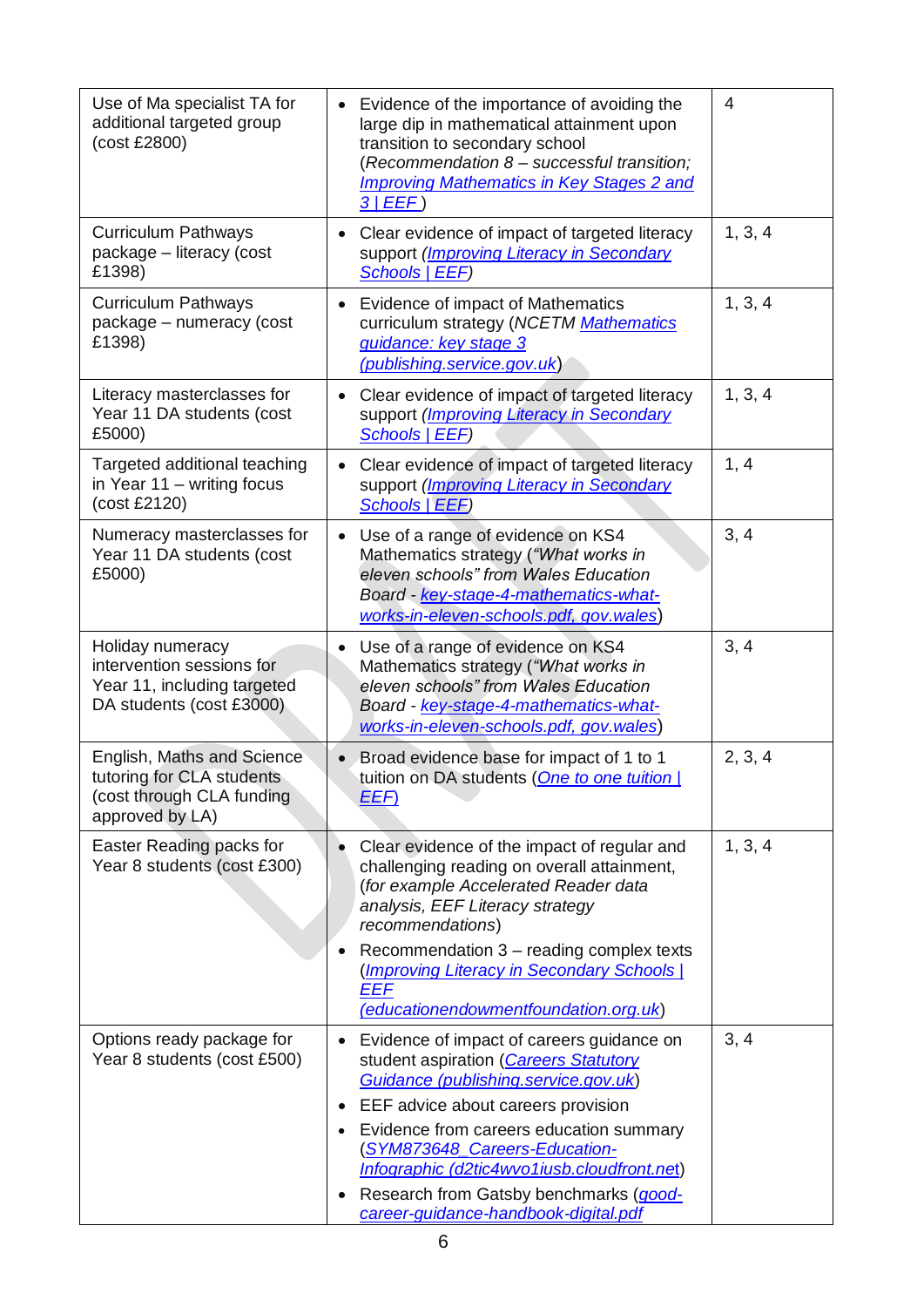|                                                                                                             | (gatsby.org.uk)                                                                                                                                                                |      |
|-------------------------------------------------------------------------------------------------------------|--------------------------------------------------------------------------------------------------------------------------------------------------------------------------------|------|
| NTP (cost to be confirmed)                                                                                  | • Tuition targeted at specific needs and<br>knowledge gaps can be an effective method<br>to support low attaining pupils or those<br>falling behind (One to one tuition   EEF) | 3, 4 |
| School led tutoring to support<br>Year 8, 9 and 10 students<br>starting in Term 5 (cost to be<br>confirmed) | • Tuition targeted at specific needs and<br>knowledge gaps can be an effective method<br>to support low attaining pupils or those<br>falling behind (One to one tuition   EEF) | 3, 4 |

#### **Wider strategies (for example, related to attendance, behaviour, wellbeing)**

Budgeted cost: £173, 240

| <b>Activity</b>                                                                                                                                                                      | Evidence that supports this approach                                                                                                                                                                                                                                                                                                                               | <b>Challenge</b><br>number(s)<br>addressed |
|--------------------------------------------------------------------------------------------------------------------------------------------------------------------------------------|--------------------------------------------------------------------------------------------------------------------------------------------------------------------------------------------------------------------------------------------------------------------------------------------------------------------------------------------------------------------|--------------------------------------------|
| Team around the Year<br>Group evaluation and action<br>planning (cost £7500)                                                                                                         | Clear evidence of impact of personalised<br>$\bullet$<br>spend on DA students, including research<br>about the impact of Covid 19 on the progress<br>of DA students (Best evidence on impact of<br>Covid-19 on pupil attainment   EEF)                                                                                                                             | 3, 4                                       |
| One to one interviews with<br>DA students to establish<br>need (COST £3885)                                                                                                          | Clear evidence of impact of personalised<br>$\bullet$<br>spend on DA students, including research<br>about the impact of Covid 19 on the progress<br>of DA students (Best evidence on impact of<br>Covid-19 on pupil attainment   EEF)                                                                                                                             | 3                                          |
| Reactive pastoral spend for<br>individual students<br>(equipment, resources, trips,<br>revision texts etc. cost<br>£36000, with maximum<br>individual spend of 20% of<br>allocation) | Evidence will vary depending on individual<br>need for each DA student                                                                                                                                                                                                                                                                                             | 3                                          |
| IT resources (cost £12000,<br>supplemented by<br>government grants where<br>applicable)                                                                                              | Internal evidence of the successful take up of<br>$\bullet$<br>IT resources by DA students, and the impact<br>on engagement with remote learning<br>Wider national evidence of the impact of<br>$\bullet$<br>technology in education (Realising the<br>potential of technology in education: A<br>strategy for education providers and the<br>technology industry) | 3, 4                                       |
| Additional spending to<br>support DA students on<br>PSPs (cost £1000)                                                                                                                | Evidence of impact of additional intervention<br>$\bullet$<br>on the progress of students at risk of<br>exclusion (Improving Behaviour in Schools  <br>EEF)                                                                                                                                                                                                        | 3                                          |
| Study skills and<br>metacognitive work with<br>targeted groups of DA<br>students delivered by                                                                                        | Evidence of the impact of teaching students<br>$\bullet$<br>directly about their own learning<br>(Metacognition and Self-regulated Learning                                                                                                                                                                                                                        | 3, 4                                       |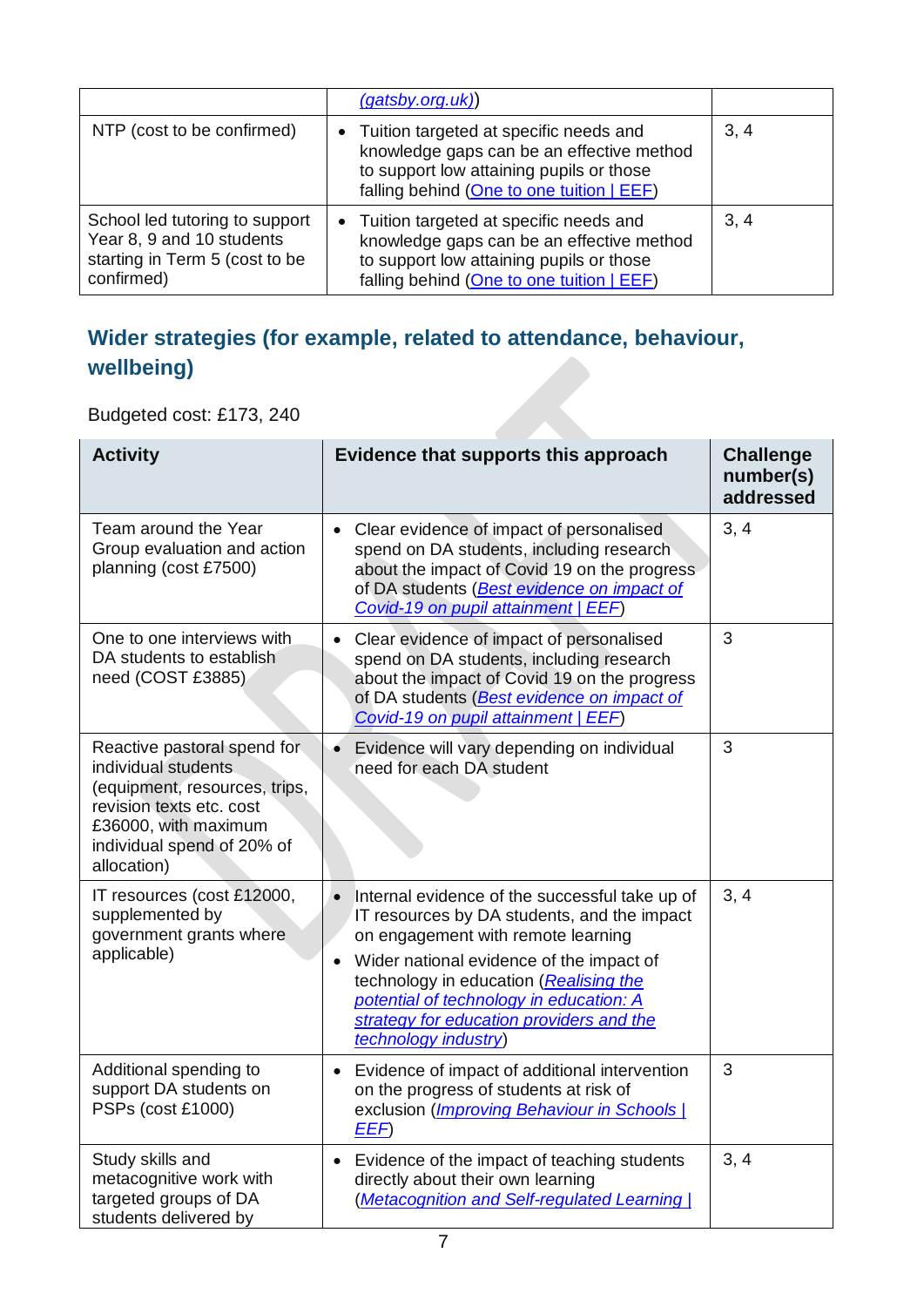| Progress Leaders (cost<br>£7020)                                                                                                                               | EEF)                                                                                                                                                                                                                                                                                                                                                                                                                                                                                                                                                                               |         |
|----------------------------------------------------------------------------------------------------------------------------------------------------------------|------------------------------------------------------------------------------------------------------------------------------------------------------------------------------------------------------------------------------------------------------------------------------------------------------------------------------------------------------------------------------------------------------------------------------------------------------------------------------------------------------------------------------------------------------------------------------------|---------|
| <b>Targeted interventions</b><br>through Homework Hub<br>(cost £3510)                                                                                          | Clear evidence of impact of personalised<br>$\bullet$<br>spend on DA students, including research<br>about the impact of Covid 19 on the progress<br>of DA students (Best evidence on impact of<br>Covid-19 on pupil attainment   EEF)                                                                                                                                                                                                                                                                                                                                             | 3, 4    |
| School counsellor – targeted<br>work with DA students (cost<br>£4680)                                                                                          | Evidence about the importance of supporting<br>$\bullet$<br>students social and emotional skill<br>development, cited in the SEL, Well-being<br>and Mental Health section of the Wider<br>Strategies research document on the EEF<br>website (3. Wider strategies   EEF)                                                                                                                                                                                                                                                                                                           | 2, 3, 4 |
| Support services delivered<br>to DA students by<br><b>Educational Psychologist,</b><br>including "Coping with<br>worries" and resilience<br>group (cost £3000) | Evidence about the importance of supporting<br>$\bullet$<br>students social and emotional skill<br>development, cited in the SEL, Well-being<br>and Mental Health section of the Wider<br>Strategies research document on the EEF<br>website (3. Wider strategies   EEF)<br>Evidence of the impact of coordinated work<br>$\bullet$<br>on mental and emotional well-being, as<br>demonstrated in two documents ( <i>Promoting</i><br>and supporting mental health and wellbeing<br>in schools and colleges, www.gov.uk) and<br>(Mental health and behaviour in schools,<br>$DfE$ ) | 2, 3, 4 |
| ELSA support work (cost<br>£2340)                                                                                                                              | Evidence about the importance of supporting<br>$\bullet$<br>students social and emotional skill<br>development, cited in the SEL, Well-being<br>and Mental Health section of the Wider<br>Strategies research document on the EEF<br>website (3. Wider strategies   EEF)                                                                                                                                                                                                                                                                                                           | 2, 3, 4 |
| Outside agency support for<br>DA students vulnerable to<br>exclusion, including "School<br>Ready" Outreach £22500)                                             | Evidence about strategies for improving<br>behaviour in schools, including through the<br>use of outside agencies (Improving<br><b>Behaviour in Schools   EEF)</b>                                                                                                                                                                                                                                                                                                                                                                                                                 | 2, 3, 4 |
| <b>Emotional Health Academy</b><br>support packages (£3000)                                                                                                    | Evidence about the importance of supporting<br>$\bullet$<br>students social and emotional skill<br>development, cited in the SEL, Well-being<br>and Mental Health section of the Wider<br>Strategies research document on the EEF<br>website (3. Wider strategies   EEF)                                                                                                                                                                                                                                                                                                           | 2, 3, 4 |
| Targeted WEX placements,<br>including Health and Safety<br>and insurance costs (£5000)                                                                         | Evidence about strategies for improving<br>$\bullet$<br>behaviour in schools, including through the<br>use of adaptations to curriculum offer for DA<br>students ( <i>Improving Behaviour in Schools</i>  <br>EEF)                                                                                                                                                                                                                                                                                                                                                                 | 2, 3    |
| <b>Support for Curriculum</b><br>Pathways students through<br>Reading FC (cost £2800)                                                                          | Evidence about strategies for improving<br>$\bullet$<br>behaviour in schools, including through the<br>use of adaptations to curriculum offer for DA<br>students ( <i>Improving Behaviour in Schools</i>  <br>EEF)                                                                                                                                                                                                                                                                                                                                                                 | 2, 3    |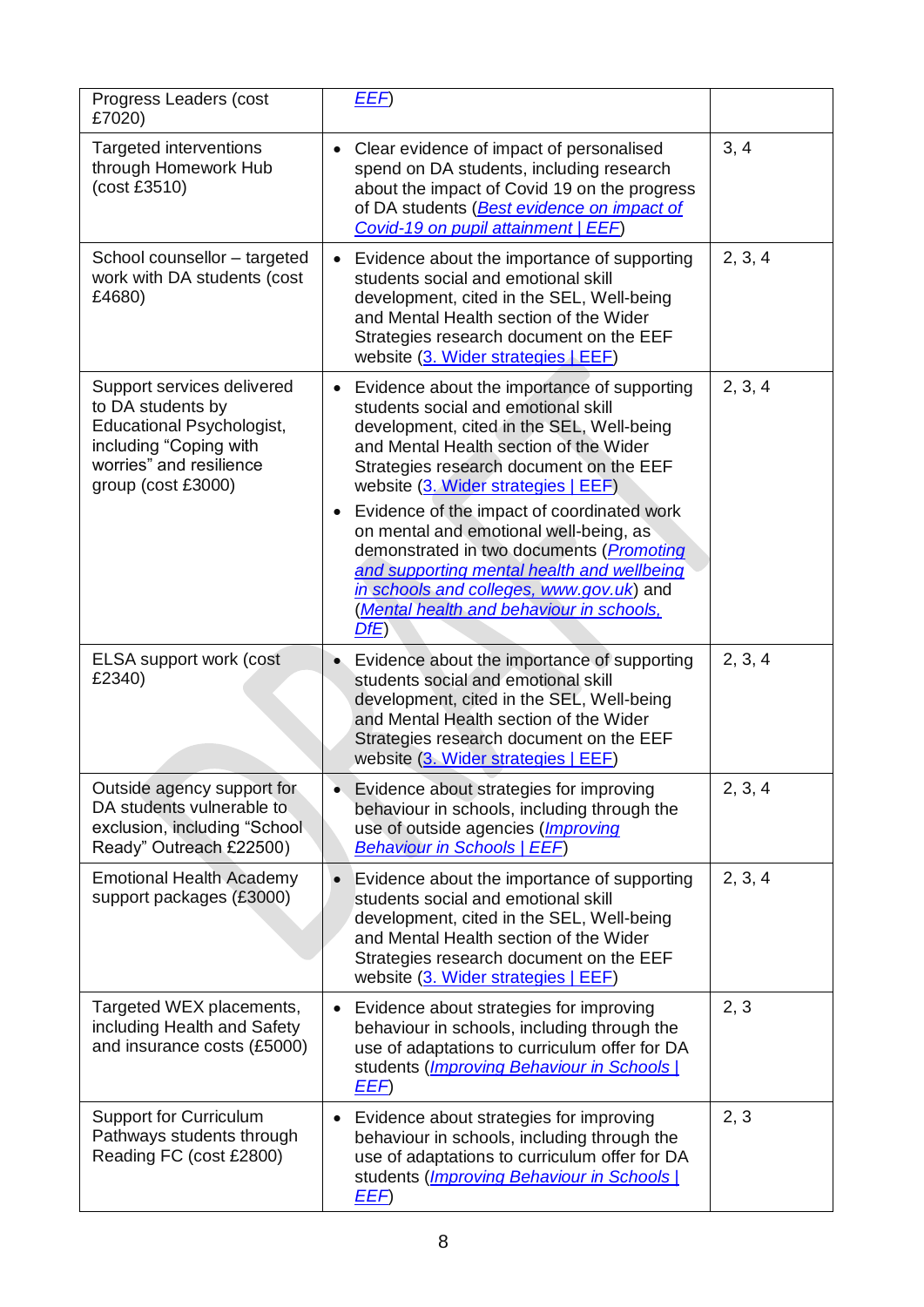| <b>Enhanced Careers provision</b><br>for Year 11 and Year 8 DA<br>students (cost £3170)           | Evidence of impact of careers guidance on<br>student aspiration (Careers Statutory<br>Guidance (publishing.service.gov.uk)<br>EEF advice about careers provision<br>Evidence from careers education summary<br>$\bullet$<br>(SYM873648_Careers-Education-Infographic<br>(d2tic4wvo1iusb.cloudfront.net)<br>Research from Gatsby benchmarks (good-<br>$\bullet$<br>career-guidance-handbook-digital.pdf<br>(gatsby.org.uk) | 2, 3    |
|---------------------------------------------------------------------------------------------------|---------------------------------------------------------------------------------------------------------------------------------------------------------------------------------------------------------------------------------------------------------------------------------------------------------------------------------------------------------------------------------------------------------------------------|---------|
| One to one Careers<br>interviews with Year 10 DA<br>students (£1880)                              | Evidence of impact of careers guidance on<br>$\bullet$<br>student aspiration (Careers Statutory<br>Guidance (publishing.service.gov.uk)<br>EEF advice about careers provision<br>Evidence from careers education summary<br>$\bullet$<br>(SYM873648_Careers-Education-Infographic<br>(d2tic4wvo1iusb.cloudfront.net)<br>Research from Gatsby benchmarks (good-<br>career-guidance-handbook-digital.pdf<br>(gatsby.org.uk) | 2, 3    |
| Year 7 careers workshops<br>(cost £1050)                                                          | Evidence of impact of careers guidance on<br>$\bullet$<br>student aspiration (Careers Statutory<br>Guidance (publishing.service.gov.uk)<br>EEF advice about careers provision<br>Evidence from careers education summary<br>$\bullet$<br>(SYM873648 Careers-Education-Infographic<br>(d2tic4wvo1iusb.cloudfront.net)<br>Research from Gatsby benchmarks (good-<br>career-guidance-handbook-digital.pdf<br>(gatsby.org.uk) | 2, 3    |
| Year 11 Inclusion<br>department holiday support<br>sessions, including CV<br>writing (cost £3000) | Evidence of the impact of closing the gap<br>activity on student attainment, as shown in<br>EEF work (Best evidence on impact of<br>Covid-19 on pupil attainment   EEF)<br>Also in Summer School guidance document<br>$\bullet$<br>(Summer schools guidance - www.gov.uk)                                                                                                                                                 | 2, 3    |
| Year 8 Graduation support<br>holiday provision (cost<br>£2250)                                    | Evidence of the impact of closing the gap<br>$\bullet$<br>activity on student attainment, as shown in<br>EEF work (Best evidence on impact of<br>Covid-19 on pupil attainment   EEF)<br>Also in Summer School guidance document<br>(Summer schools guidance - www.gov.uk)                                                                                                                                                 | 2, 3    |
| Final revision programme<br>for Year 11 students at May<br>half term (cost £2250)                 | Evidence of the impact of closing the gap<br>$\bullet$<br>activity on student attainment, as shown in<br>EEF work (Best evidence on impact of<br>Covid-19 on pupil attainment   EEF)<br>Also in Summer School guidance document<br>$\bullet$<br>(Summer schools guidance - www.gov.uk)                                                                                                                                    | 2, 3, 4 |
| Enrichment week holiday<br>provision for DA students                                              | Evidence of the impact of closing the gap<br>$\bullet$<br>activity on student attainment, as shown in                                                                                                                                                                                                                                                                                                                     | 2, 3, 4 |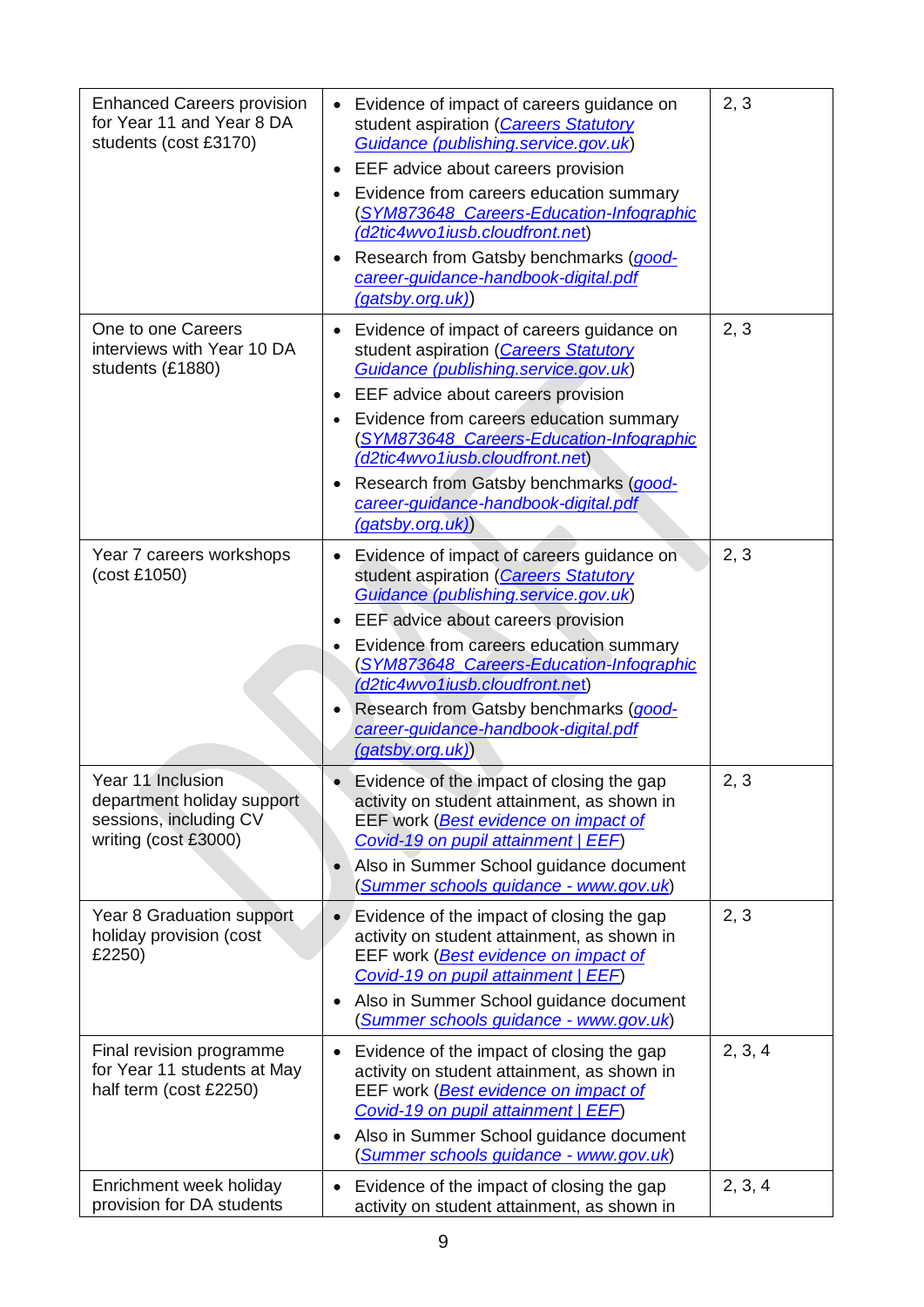| (cost £2250)                                                                                                    | EEF work (Best evidence on impact of<br>Covid-19 on pupil attainment   EEF)<br>Also in Summer School guidance document<br>$\bullet$<br>(Summer schools guidance - www.gov.uk)                                                                                                                                            |                |
|-----------------------------------------------------------------------------------------------------------------|--------------------------------------------------------------------------------------------------------------------------------------------------------------------------------------------------------------------------------------------------------------------------------------------------------------------------|----------------|
| Year 6 Summer School<br>(cost £4200)                                                                            | Evidence of the impact of closing the gap<br>$\bullet$<br>activity on student attainment, as shown in<br>EEF work ( <b>Best evidence on impact of</b><br>Covid-19 on pupil attainment   EEF)<br>Also in Summer School guidance document<br>$\bullet$<br>(Summer schools guidance - www.gov.uk)                           | 2, 3, 4        |
| Attendance strategy -<br>specific interventions for<br>sub-groups, including EWO<br>work (cost to be confirmed) | DfE guidance on the impact of high<br>$\bullet$<br>attendance levels on student progress,<br>especially the progress of DA students<br>(School attendance guidance, gov.uk)<br>Clear guidelines on good practice in<br>$\bullet$<br>managing student attendance (Improving<br>attendance at school - 2012 April, gov.uk) | $\overline{2}$ |
| Attendance intervention<br>support for DA students,<br>including those categorised<br>as PA (cost £4500)        | DfE guidance on the impact of high<br>$\bullet$<br>attendance levels on student progress,<br>especially the progress of DA students<br>(School attendance guidance, gov.uk)<br>Clear guidelines on good practice in<br>$\bullet$<br>managing student attendance (Improving<br>attendance at school - 2012 April, gov.uk) | $\overline{2}$ |
| Contingency for 2021-22 AY<br>(cost £32, 996)                                                                   | Not applicable<br>$\bullet$                                                                                                                                                                                                                                                                                              |                |

# **Total budgeted cost: £343, 448 {£97, 516 + £74, 151 + £171, 781}**